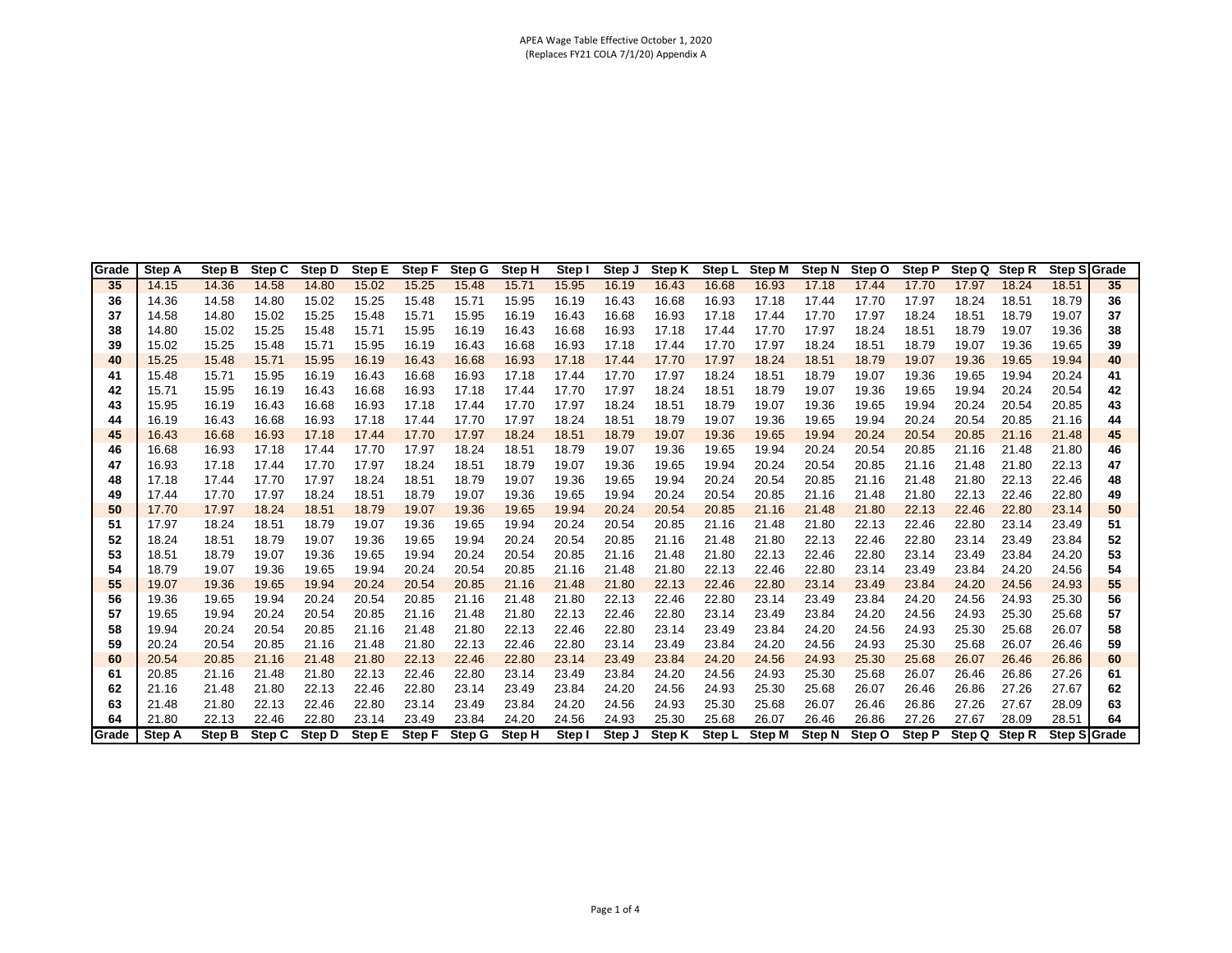| Grade | <b>Step A</b> | Step B | Step C | Step D | Step E | Step F | Step G | Step H | Step I | Step J | Step K        | Step L | <b>Step M</b> | Step N | Step O | <b>Step P</b> | Step Q | Step R | Step SGrade  |     |
|-------|---------------|--------|--------|--------|--------|--------|--------|--------|--------|--------|---------------|--------|---------------|--------|--------|---------------|--------|--------|--------------|-----|
| 65    | 22.13         | 22.46  | 22.80  | 23.14  | 23.49  | 23.84  | 24.20  | 24.56  | 24.93  | 25.30  | 25.68         | 26.07  | 26.46         | 26.86  | 27.26  | 27.67         | 28.09  | 28.51  | 28.94        | 65  |
| 66    | 22.46         | 22.80  | 23.14  | 23.49  | 23.84  | 24.20  | 24.56  | 24.93  | 25.30  | 25.68  | 26.07         | 26.46  | 26.86         | 27.26  | 27.67  | 28.09         | 28.51  | 28.94  | 29.37        | 66  |
| 67    | 22.80         | 23.14  | 23.49  | 23.84  | 24.20  | 24.56  | 24.93  | 25.30  | 25.68  | 26.07  | 26.46         | 26.86  | 27.26         | 27.67  | 28.09  | 28.51         | 28.94  | 29.37  | 29.81        | 67  |
| 68    | 23.14         | 23.49  | 23.84  | 24.20  | 24.56  | 24.93  | 25.30  | 25.68  | 26.07  | 26.46  | 26.86         | 27.26  | 27.67         | 28.09  | 28.51  | 28.94         | 29.37  | 29.81  | 30.26        | 68  |
| 69    | 23.49         | 23.84  | 24.20  | 24.56  | 24.93  | 25.30  | 25.68  | 26.07  | 26.46  | 26.86  | 27.26         | 27.67  | 28.09         | 28.51  | 28.94  | 29.37         | 29.81  | 30.26  | 30.71        | 69  |
| 70    | 23.84         | 24.20  | 24.56  | 24.93  | 25.30  | 25.68  | 26.07  | 26.46  | 26.86  | 27.26  | 27.67         | 28.09  | 28.51         | 28.94  | 29.37  | 29.81         | 30.26  | 30.71  | 31.17        | 70  |
| 71    | 24.20         | 24.56  | 24.93  | 25.30  | 25.68  | 26.07  | 26.46  | 26.86  | 27.26  | 27.67  | 28.09         | 28.51  | 28.94         | 29.37  | 29.81  | 30.26         | 30.71  | 31.17  | 31.64        | 71  |
| 72    | 24.56         | 24.93  | 25.30  | 25.68  | 26.07  | 26.46  | 26.86  | 27.26  | 27.67  | 28.09  | 28.51         | 28.94  | 29.37         | 29.81  | 30.26  | 30.71         | 31.17  | 31.64  | 32.11        | 72  |
| 73    | 24.93         | 25.30  | 25.68  | 26.07  | 26.46  | 26.86  | 27.26  | 27.67  | 28.09  | 28.51  | 28.94         | 29.37  | 29.81         | 30.26  | 30.71  | 31.17         | 31.64  | 32.11  | 32.59        | 73  |
| 74    | 25.30         | 25.68  | 26.07  | 26.46  | 26.86  | 27.26  | 27.67  | 28.09  | 28.51  | 28.94  | 29.37         | 29.81  | 30.26         | 30.71  | 31.17  | 31.64         | 32.11  | 32.59  | 33.08        | 74  |
| 75    | 25.68         | 26.07  | 26.46  | 26.86  | 27.26  | 27.67  | 28.09  | 28.51  | 28.94  | 29.37  | 29.81         | 30.26  | 30.71         | 31.17  | 31.64  | 32.11         | 32.59  | 33.08  | 33.58        | 75  |
| 76    | 26.07         | 26.46  | 26.86  | 27.26  | 27.67  | 28.09  | 28.51  | 28.94  | 29.37  | 29.81  | 30.26         | 30.71  | 31.17         | 31.64  | 32.11  | 32.59         | 33.08  | 33.58  | 34.08        | 76  |
| 77    | 26.46         | 26.86  | 27.26  | 27.67  | 28.09  | 28.51  | 28.94  | 29.37  | 29.81  | 30.26  | 30.71         | 31.17  | 31.64         | 32.11  | 32.59  | 33.08         | 33.58  | 34.08  | 34.59        | 77  |
| 78    | 26.86         | 27.26  | 27.67  | 28.09  | 28.51  | 28.94  | 29.37  | 29.81  | 30.26  | 30.71  | 31.17         | 31.64  | 32.11         | 32.59  | 33.08  | 33.58         | 34.08  | 34.59  | 35.11        | 78  |
| 79    | 27.26         | 27.67  | 28.09  | 28.51  | 28.94  | 29.37  | 29.81  | 30.26  | 30.71  | 31.17  | 31.64         | 32.11  | 32.59         | 33.08  | 33.58  | 34.08         | 34.59  | 35.11  | 35.64        | 79  |
| 80    | 27.67         | 28.09  | 28.51  | 28.94  | 29.37  | 29.81  | 30.26  | 30.71  | 31.17  | 31.64  | 32.11         | 32.59  | 33.08         | 33.58  | 34.08  | 34.59         | 35.11  | 35.64  | 36.17        | 80  |
| 81    | 28.09         | 28.51  | 28.94  | 29.37  | 29.81  | 30.26  | 30.71  | 31.17  | 31.64  | 32.11  | 32.59         | 33.08  | 33.58         | 34.08  | 34.59  | 35.11         | 35.64  | 36.17  | 36.71        | 81  |
| 82    | 28.51         | 28.94  | 29.37  | 29.81  | 30.26  | 30.71  | 31.17  | 31.64  | 32.11  | 32.59  | 33.08         | 33.58  | 34.08         | 34.59  | 35.11  | 35.64         | 36.17  | 36.71  | 37.26        | 82  |
| 83    | 28.94         | 29.37  | 29.81  | 30.26  | 30.71  | 31.17  | 31.64  | 32.11  | 32.59  | 33.08  | 33.58         | 34.08  | 34.59         | 35.11  | 35.64  | 36.17         | 36.71  | 37.26  | 37.82        | 83  |
| 84    | 29.37         | 29.81  | 30.26  | 30.71  | 31.17  | 31.64  | 32.11  | 32.59  | 33.08  | 33.58  | 34.08         | 34.59  | 35.11         | 35.64  | 36.17  | 36.71         | 37.26  | 37.82  | 38.39        | 84  |
| 85    | 29.81         | 30.26  | 30.71  | 31.17  | 31.64  | 32.11  | 32.59  | 33.08  | 33.58  | 34.08  | 34.59         | 35.11  | 35.64         | 36.17  | 36.71  | 37.26         | 37.82  | 38.39  | 38.97        | 85  |
| 86    | 30.26         | 30.71  | 31.17  | 31.64  | 32.11  | 32.59  | 33.08  | 33.58  | 34.08  | 34.59  | 35.11         | 35.64  | 36.17         | 36.71  | 37.26  | 37.82         | 38.39  | 38.97  | 39.55        | 86  |
| 87    | 30.71         | 31.17  | 31.64  | 32.11  | 32.59  | 33.08  | 33.58  | 34.08  | 34.59  | 35.11  | 35.64         | 36.17  | 36.71         | 37.26  | 37.82  | 38.39         | 38.97  | 39.55  | 40.14        | 87  |
| 88    | 31.17         | 31.64  | 32.11  | 32.59  | 33.08  | 33.58  | 34.08  | 34.59  | 35.11  | 35.64  | 36.17         | 36.71  | 37.26         | 37.82  | 38.39  | 38.97         | 39.55  | 40.14  | 40.74        | 88  |
| 89    | 31.64         | 32.11  | 32.59  | 33.08  | 33.58  | 34.08  | 34.59  | 35.11  | 35.64  | 36.17  | 36.71         | 37.26  | 37.82         | 38.39  | 38.97  | 39.55         | 40.14  | 40.74  | 41.35        | 89  |
| 90    | 32.11         | 32.59  | 33.08  | 33.58  | 34.08  | 34.59  | 35.11  | 35.64  | 36.17  | 36.71  | 37.26         | 37.82  | 38.39         | 38.97  | 39.55  | 40.14         | 40.74  | 41.35  | 41.97        | 90  |
| 91    | 32.59         | 33.08  | 33.58  | 34.08  | 34.59  | 35.11  | 35.64  | 36.17  | 36.71  | 37.26  | 37.82         | 38.39  | 38.97         | 39.55  | 40.14  | 40.74         | 41.35  | 41.97  | 42.60        | 91  |
| 92    | 33.08         | 33.58  | 34.08  | 34.59  | 35.11  | 35.64  | 36.17  | 36.71  | 37.26  | 37.82  | 38.39         | 38.97  | 39.55         | 40.14  | 40.74  | 41.35         | 41.97  | 42.60  | 43.24        | 92  |
| 93    | 33.58         | 34.08  | 34.59  | 35.11  | 35.64  | 36.17  | 36.71  | 37.26  | 37.82  | 38.39  | 38.97         | 39.55  | 40.14         | 40.74  | 41.35  | 41.97         | 42.60  | 43.24  | 43.89        | 93  |
| 94    | 34.08         | 34.59  | 35.11  | 35.64  | 36.17  | 36.71  | 37.26  | 37.82  | 38.39  | 38.97  | 39.55         | 40.14  | 40.74         | 41.35  | 41.97  | 42.60         | 43.24  | 43.89  | 44.55        | 94  |
| 95    | 34.59         | 35.11  | 35.64  | 36.17  | 36.71  | 37.26  | 37.82  | 38.39  | 38.97  | 39.55  | 40.14         | 40.74  | 41.35         | 41.97  | 42.60  | 43.24         | 43.89  | 44.55  | 45.22        | 95  |
| 96    | 35.11         | 35.64  | 36.17  | 36.71  | 37.26  | 37.82  | 38.39  | 38.97  | 39.55  | 40.14  | 40.74         | 41.35  | 41.97         | 42.60  | 43.24  | 43.89         | 44.55  | 45.22  | 45.90        | 96  |
| 97    | 35.64         | 36.17  | 36.71  | 37.26  | 37.82  | 38.39  | 38.97  | 39.55  | 40.14  | 40.74  | 41.35         | 41.97  | 42.60         | 43.24  | 43.89  | 44.55         | 45.22  | 45.90  | 46.59        | 97  |
| 98    | 36.17         | 36.71  | 37.26  | 37.82  | 38.39  | 38.97  | 39.55  | 40.14  | 40.74  | 41.35  | 41.97         | 42.60  | 43.24         | 43.89  | 44.55  | 45.22         | 45.90  | 46.59  | 47.29        | 98  |
| 99    | 36.71         | 37.26  | 37.82  | 38.39  | 38.97  | 39.55  | 40.14  | 40.74  | 41.35  | 41.97  | 42.60         | 43.24  | 43.89         | 44.55  | 45.22  | 45.90         | 46.59  | 47.29  | 48.00        | 99  |
| 100   | 37.26         | 37.82  | 38.39  | 38.97  | 39.55  | 40.14  | 40.74  | 41.35  | 41.97  | 42.60  | 43.24         | 43.89  | 44.55         | 45.22  | 45.90  | 46.59         | 47.29  | 48.00  | 48.72        | 100 |
| Grade | Step A        | Step B | Step C | Step D | Step E | Step F | Step G | Step H | Step I | Step J | <b>Step K</b> | Step L | <b>Step M</b> | Step N | Step O | Step P        | Step Q | Step R | Step S Grade |     |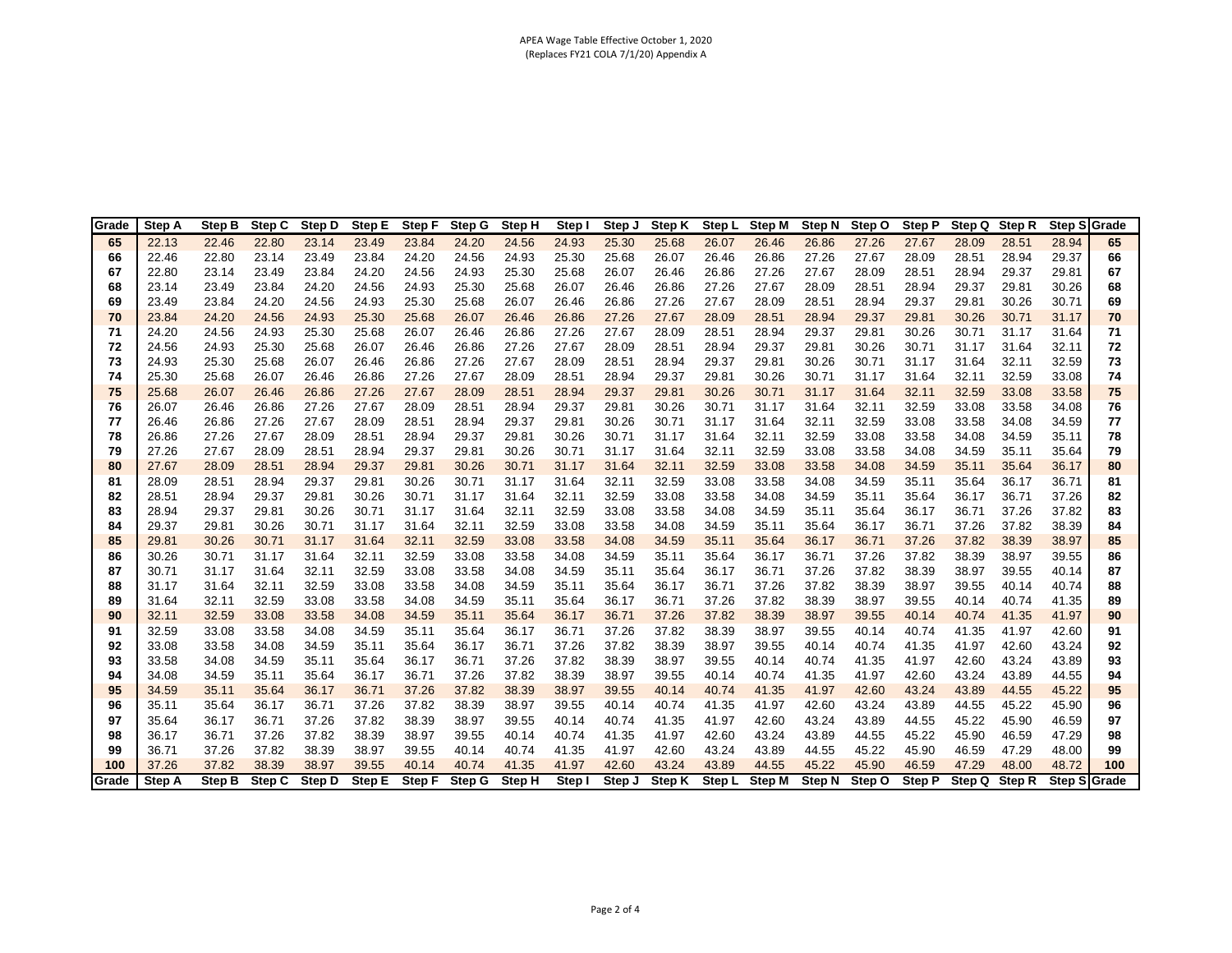## APEA Wage Table Effective October 1, 2020 (Replaces FY21 COLA 7/1/20) Appendix A

| Grade | Step 1      | Step U | Step V | <b>Step W</b> | Step X | <b>Step Y</b> |       |       | Step Z Step AA Step BB Step CC |       | Step DD Step EE Step FF Step GG Step HH |       |       |       |       | Step II | Step JJ | Step KK Step LL Grade |       |    |
|-------|-------------|--------|--------|---------------|--------|---------------|-------|-------|--------------------------------|-------|-----------------------------------------|-------|-------|-------|-------|---------|---------|-----------------------|-------|----|
| 35    | 18.79       | 19.07  | 19.36  | 19.65         | 19.94  | 20.24         | 20.54 | 20.85 | 21.16                          | 21.48 | 21.80                                   | 22.13 | 22.46 | 22.80 | 23.14 | 23.49   | 23.84   | 24.20                 | 24.56 | 35 |
| 36    | 19.07       | 19.36  | 19.65  | 19.94         | 20.24  | 20.54         | 20.85 | 21.16 | 21.48                          | 21.80 | 22.13                                   | 22.46 | 22.80 | 23.14 | 23.49 | 23.84   | 24.20   | 24.56                 | 24.93 | 36 |
| 37    | 19.36       | 19.65  | 19.94  | 20.24         | 20.54  | 20.85         | 21.16 | 21.48 | 21.80                          | 22.13 | 22.46                                   | 22.80 | 23.14 | 23.49 | 23.84 | 24.20   | 24.56   | 24.93                 | 25.30 | 37 |
| 38    | 19.65       | 19.94  | 20.24  | 20.54         | 20.85  | 21.16         | 21.48 | 21.80 | 22.13                          | 22.46 | 22.80                                   | 23.14 | 23.49 | 23.84 | 24.20 | 24.56   | 24.93   | 25.30                 | 25.68 | 38 |
| 39    | 19.94       | 20.24  | 20.54  | 20.85         | 21.16  | 21.48         | 21.80 | 22.13 | 22.46                          | 22.80 | 23.14                                   | 23.49 | 23.84 | 24.20 | 24.56 | 24.93   | 25.30   | 25.68                 | 26.07 | 39 |
| 40    | 20.24       | 20.54  | 20.85  | 21.16         | 21.48  | 21.80         | 22.13 | 22.46 | 22.80                          | 23.14 | 23.49                                   | 23.84 | 24.20 | 24.56 | 24.93 | 25.30   | 25.68   | 26.07                 | 26.46 | 40 |
| 41    | 20.54       | 20.85  | 21.16  | 21.48         | 21.80  | 22.13         | 22.46 | 22.80 | 23.14                          | 23.49 | 23.84                                   | 24.20 | 24.56 | 24.93 | 25.30 | 25.68   | 26.07   | 26.46                 | 26.86 | 41 |
| 42    | 20.85       | 21.16  | 21.48  | 21.80         | 22.13  | 22.46         | 22.80 | 23.14 | 23.49                          | 23.84 | 24.20                                   | 24.56 | 24.93 | 25.30 | 25.68 | 26.07   | 26.46   | 26.86                 | 27.26 | 42 |
| 43    | 21.16       | 21.48  | 21.80  | 22.13         | 22.46  | 22.80         | 23.14 | 23.49 | 23.84                          | 24.20 | 24.56                                   | 24.93 | 25.30 | 25.68 | 26.07 | 26.46   | 26.86   | 27.26                 | 27.67 | 43 |
| 44    | 21.48       | 21.80  | 22.13  | 22.46         | 22.80  | 23.14         | 23.49 | 23.84 | 24.20                          | 24.56 | 24.93                                   | 25.30 | 25.68 | 26.07 | 26.46 | 26.86   | 27.26   | 27.67                 | 28.09 | 44 |
| 45    | 21.80       | 22.13  | 22.46  | 22.80         | 23.14  | 23.49         | 23.84 | 24.20 | 24.56                          | 24.93 | 25.30                                   | 25.68 | 26.07 | 26.46 | 26.86 | 27.26   | 27.67   | 28.09                 | 28.51 | 45 |
| 46    | 22.13       | 22.46  | 22.80  | 23.14         | 23.49  | 23.84         | 24.20 | 24.56 | 24.93                          | 25.30 | 25.68                                   | 26.07 | 26.46 | 26.86 | 27.26 | 27.67   | 28.09   | 28.51                 | 28.94 | 46 |
| 47    | 22.46       | 22.80  | 23.14  | 23.49         | 23.84  | 24.20         | 24.56 | 24.93 | 25.30                          | 25.68 | 26.07                                   | 26.46 | 26.86 | 27.26 | 27.67 | 28.09   | 28.51   | 28.94                 | 29.37 | 47 |
| 48    | 22.80       | 23.14  | 23.49  | 23.84         | 24.20  | 24.56         | 24.93 | 25.30 | 25.68                          | 26.07 | 26.46                                   | 26.86 | 27.26 | 27.67 | 28.09 | 28.51   | 28.94   | 29.37                 | 29.81 | 48 |
| 49    | 23.14       | 23.49  | 23.84  | 24.20         | 24.56  | 24.93         | 25.30 | 25.68 | 26.07                          | 26.46 | 26.86                                   | 27.26 | 27.67 | 28.09 | 28.51 | 28.94   | 29.37   | 29.81                 | 30.26 | 49 |
| 50    | 23.49       | 23.84  | 24.20  | 24.56         | 24.93  | 25.30         | 25.68 | 26.07 | 26.46                          | 26.86 | 27.26                                   | 27.67 | 28.09 | 28.51 | 28.94 | 29.37   | 29.81   | 30.26                 | 30.71 | 50 |
| 51    | 23.84       | 24.20  | 24.56  | 24.93         | 25.30  | 25.68         | 26.07 | 26.46 | 26.86                          | 27.26 | 27.67                                   | 28.09 | 28.51 | 28.94 | 29.37 | 29.81   | 30.26   | 30.71                 | 31.17 | 51 |
| 52    | 24.20       | 24.56  | 24.93  | 25.30         | 25.68  | 26.07         | 26.46 | 26.86 | 27.26                          | 27.67 | 28.09                                   | 28.51 | 28.94 | 29.37 | 29.81 | 30.26   | 30.71   | 31.17                 | 31.64 | 52 |
| 53    | 24.56       | 24.93  | 25.30  | 25.68         | 26.07  | 26.46         | 26.86 | 27.26 | 27.67                          | 28.09 | 28.51                                   | 28.94 | 29.37 | 29.81 | 30.26 | 30.71   | 31.17   | 31.64                 | 32.11 | 53 |
| 54    | 24.93       | 25.30  | 25.68  | 26.07         | 26.46  | 26.86         | 27.26 | 27.67 | 28.09                          | 28.51 | 28.94                                   | 29.37 | 29.81 | 30.26 | 30.71 | 31.17   | 31.64   | 32.11                 | 32.59 | 54 |
| 55    | 25.30       | 25.68  | 26.07  | 26.46         | 26.86  | 27.26         | 27.67 | 28.09 | 28.51                          | 28.94 | 29.37                                   | 29.81 | 30.26 | 30.71 | 31.17 | 31.64   | 32.11   | 32.59                 | 33.08 | 55 |
| 56    | 25.68       | 26.07  | 26.46  | 26.86         | 27.26  | 27.67         | 28.09 | 28.51 | 28.94                          | 29.37 | 29.81                                   | 30.26 | 30.71 | 31.17 | 31.64 | 32.11   | 32.59   | 33.08                 | 33.58 | 56 |
| 57    | 26.07       | 26.46  | 26.86  | 27.26         | 27.67  | 28.09         | 28.51 | 28.94 | 29.37                          | 29.81 | 30.26                                   | 30.71 | 31.17 | 31.64 | 32.11 | 32.59   | 33.08   | 33.58                 | 34.08 | 57 |
| 58    | 26.46       | 26.86  | 27.26  | 27.67         | 28.09  | 28.51         | 28.94 | 29.37 | 29.81                          | 30.26 | 30.71                                   | 31.17 | 31.64 | 32.11 | 32.59 | 33.08   | 33.58   | 34.08                 | 34.59 | 58 |
| 59    | 26.86       | 27.26  | 27.67  | 28.09         | 28.51  | 28.94         | 29.37 | 29.81 | 30.26                          | 30.71 | 31.17                                   | 31.64 | 32.11 | 32.59 | 33.08 | 33.58   | 34.08   | 34.59                 | 35.11 | 59 |
| 60    | 27.26       | 27.67  | 28.09  | 28.51         | 28.94  | 29.37         | 29.81 | 30.26 | 30.71                          | 31.17 | 31.64                                   | 32.11 | 32.59 | 33.08 | 33.58 | 34.08   | 34.59   | 35.11                 | 35.64 | 60 |
| 61    | 27.67       | 28.09  | 28.51  | 28.94         | 29.37  | 29.81         | 30.26 | 30.71 | 31.17                          | 31.64 | 32.11                                   | 32.59 | 33.08 | 33.58 | 34.08 | 34.59   | 35.11   | 35.64                 | 36.17 | 61 |
| 62    | 28.09       | 28.51  | 28.94  | 29.37         | 29.81  | 30.26         | 30.71 | 31.17 | 31.64                          | 32.11 | 32.59                                   | 33.08 | 33.58 | 34.08 | 34.59 | 35.11   | 35.64   | 36.17                 | 36.71 | 62 |
| 63    | 28.51       | 28.94  | 29.37  | 29.81         | 30.26  | 30.71         | 31.17 | 31.64 | 32.11                          | 32.59 | 33.08                                   | 33.58 | 34.08 | 34.59 | 35.11 | 35.64   | 36.17   | 36.71                 | 37.26 | 63 |
| 64    | 28.94       | 29.37  | 29.81  | 30.26         | 30.71  | 31.17         | 31.64 | 32.11 | 32.59                          | 33.08 | 33.58                                   | 34.08 | 34.59 | 35.11 | 35.64 | 36.17   | 36.71   | 37.26                 | 37.82 | 64 |
| Grade | <b>Step</b> | Step U | Step V | <b>Step W</b> | Step X | <b>Step Y</b> |       |       | Step Z Step AA Step BB Step CC |       | Step DD Step EE Step FF Step GG Step HH |       |       |       |       | Step II | Step JJ | Step KK Step LL Grade |       |    |